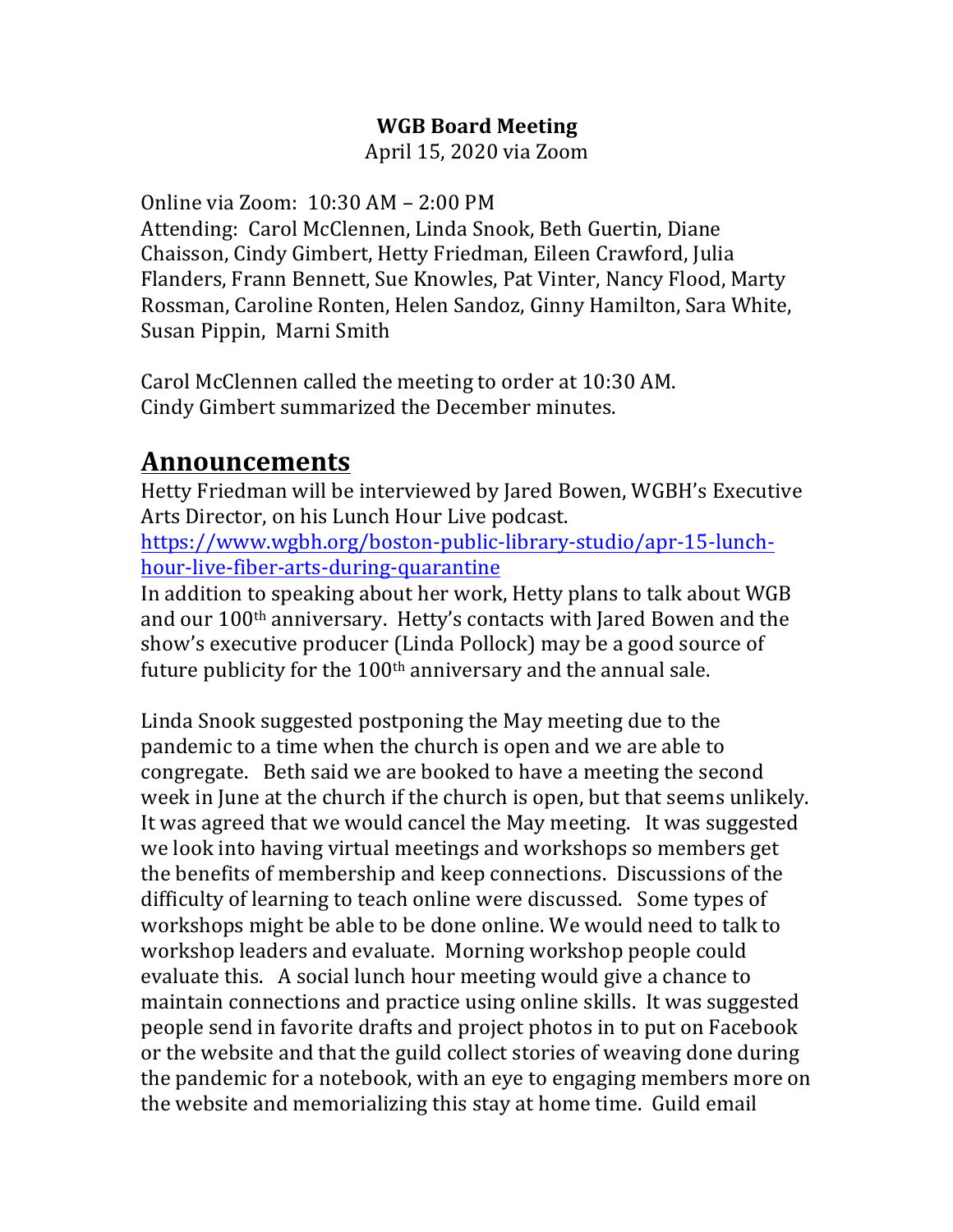blasts could encourage people, when online, to go to our advertisers' websites. The guild could encourage people to share photos of their weaving artwork through the Guild's Instagram. An easy way to start online programming would be having our speakers use the share screen option on Zoom to give their talks. It was suggested we build time into September meeting for awards and acknowledgements usually done at the May meeting. Carol McClennen will send out a blast cancelling the May meeting with info on renewal.

## **Treasurer's Report** - Beth Guertin

1. The \$70,000 CD, which came due in February, was rolled over for 3 months. The board approved that Beth keep the money together and make the next reinvestment decision when the CD comes due in May, based on the most beneficial interest rate and time period.

2. The liability insurance for all board directors and officers has been paid up through the next year.

3. The guild received a second check from Halcyon for a total of over \$150 in rebates from members' purchases.

- 4. Beth reviewed the budget, which is available in the guild notebook.
	- **a. Membership/website**

**The teacher/commission weaver listings** dropped significantly last year from previous years. **Helen will make it a one-stop** process on the website to renew membership and pay for **teacher/commission listing,** a measure that is expected to increase the listings and help with the budget. Frann will email Susan to see if she can send out an email to all members who had teacher/commission listings with a link for renewing the listing and membership. Helen suggests the email go out just prior to the July 1 when online renewal opens.

**Donations/contributions** were also down from previous years. The budget reflects both of those categories lower amounts.

1. Annual Sale's profits are used to pay for the afternoon **speakers and the education grants.** If we were not able to have a sale due to public health concerns, funds from savings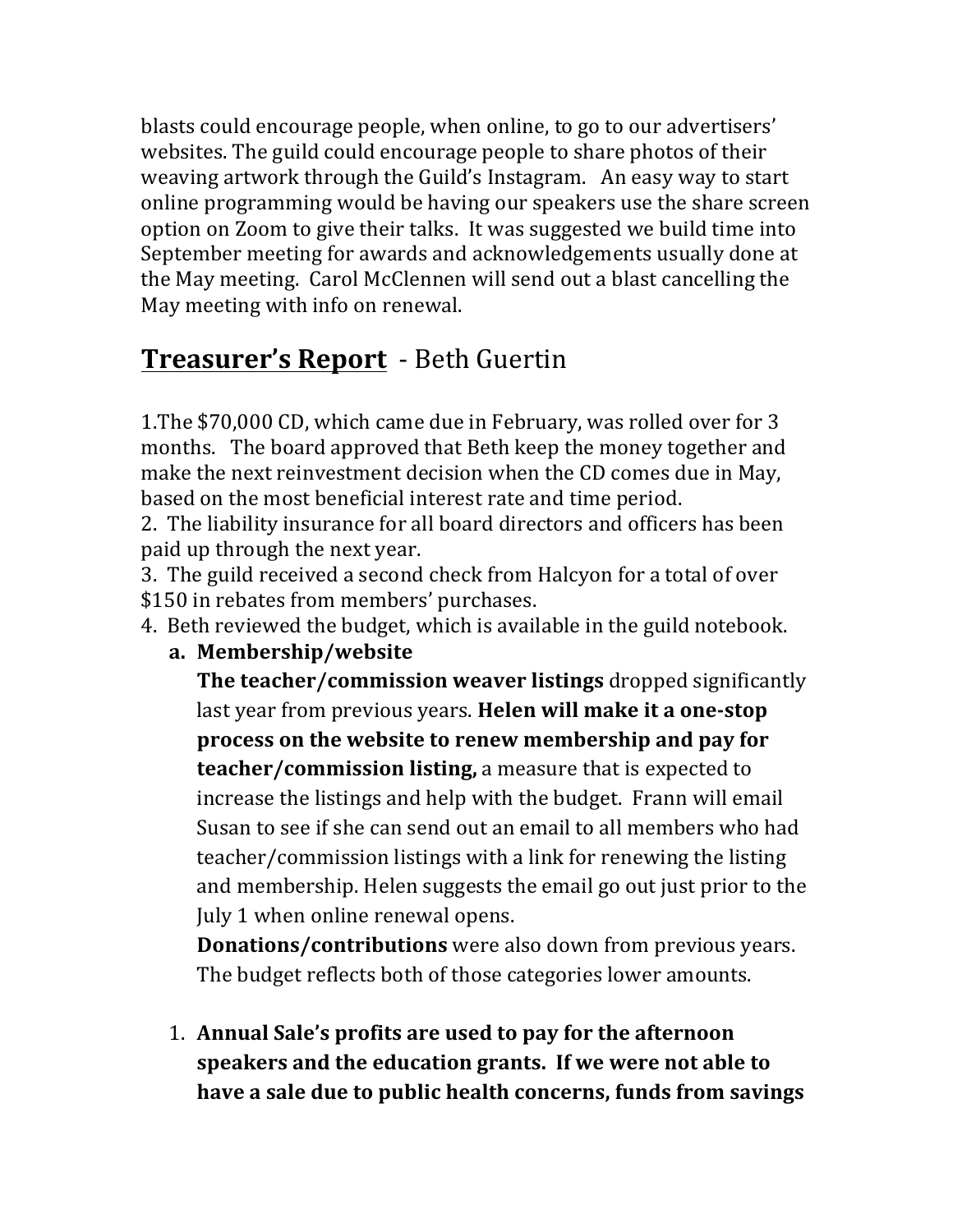**will cover the speakers**. As the budget now stands there would not be enough money to cover Education grants. However, it was suggested that the grants be funded as the budget permits and if there is need. The sale committee has requested (and it is part of the budget) purchasing barcode software and scanning equipment. Based on the economic climate, Beth would recommend not spending the money for those expenses at this time. Nancy, Sara, and Marni suggested that this equipment is something needed eventually, but given that the November sale may be at risk due to the virus that this is not the year to make the purchase. Beth agreed **barcode software and scanning equipment** is needed but this is not the year to purchase it. Postage for mailing 1200 postcards is \$420 (0.35 each) hence the postage amount in the budget

2. Education - Morning Workshops, Afternoon Speakers, Special Workshops

Beth proposed increasing the mileage reimbursement for nonguild members to the IRS rate of  $$0.57.5$  per mile from what we now pay of \$0.40 per mile. The Morning Workshop committee plans to look at distances teachers travel and number of paying students per workshop, with the goal of managing the monthly combination of local and travelling teachers to balance travel expenditures with workshop fee income generated over the year.

#### **MOTION**

Beth Guertin moved, Linda Snook seconded, it passed unanimously that:

**The Guild will increase mileage reimbursement for all the educational speakers to 57.5 cents** per mile.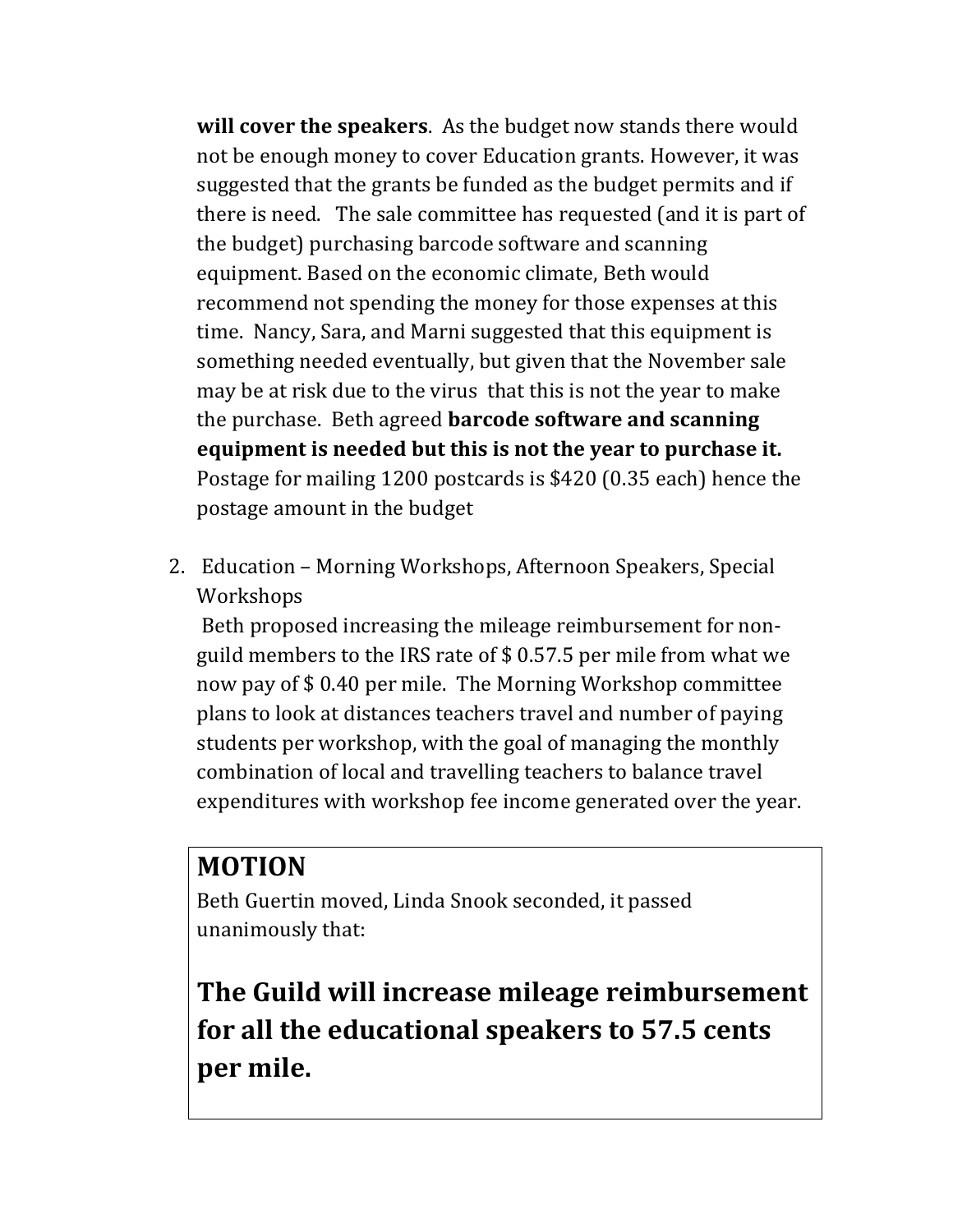The Long Range Financial Planning Committee had decided that WGB needed to increase the morning workshop rate to \$25/\$28 and \$30 non-member. Based on the economic climate Beth did not put the increase in the morning workshop budget. She hopes workshops will fill resulting in more money. Lunch budget was increased to \$15.00 for afternoon speakers.

3. Hospitality – Both coffee urns are not working. Kathy and Beth discussed the situation and we feel that WGB should purchase a commercial grade Keurig machine. The concern was the K-cups. There is a company that provides a box to return used K-cups for recycling free of charge. This change is in the budget.

#### **MOTION**

Frann Bennett moved the following, seconded by Julia Flanders, and passed unanimously

### **The Guild will buy a commercial Keurig that makes both coffee and tea.**

- **4. Yarn Table** –The budget reflects the lack of sales based on this past year. The amount the guild receives increases when we inherit a member's inventory and 100% goes to WGB. The budget reflects just what members bring in and the lack of sales . It was agreed the guild will have only two yarn table sales this year, **one in October and the other in April.**
- 5. **Samples** Based on the lack of interest in weaving the samples, Beth recommends that WGB put a template on the website and ask members to add an additional 6" to their warps to weave a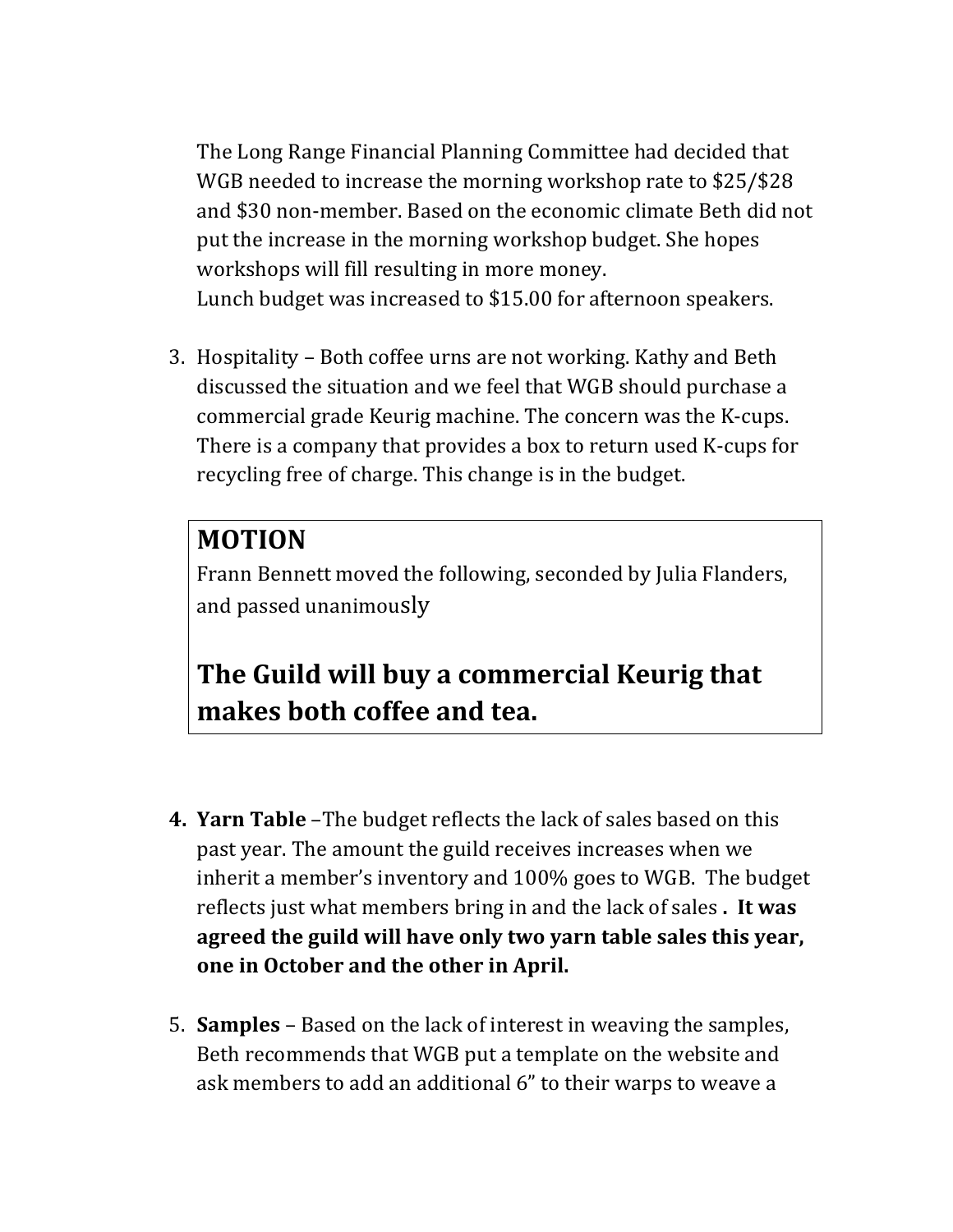sample that would go to the guild library. It was agreed the guild **will move to a digital sample with accompanying informations**. Specific distribution of all digital samples will be decided after further discussion. All samples with information could be compiled into a book which could be purchased by members for the cost of printing, binding and postage or put into a calendar or displayed on the website. In addition, certain samples may be featured in the Bulletin. **Caroline's question** about how the guild gets new members was tabled to a later **time.**

### **MOTION**

Carol McClennen moved, Susan Pippin seconded it, and motion passed:

**Physical sample pages will end as of Spring 2020** and WGB is moving toward a website-based format.

# **Membership (Frann Bennett)**

As of the December board meeting, the Active Members List (pdf) on the website is being updated in real time by Frann. (The Master Membership Database from which the pdf is updated is in Dropbox with limited access.) Membership fees will remain the same. Email blasts will go out in May and June about online membership renewal starting in July. An email will also be sent to commission weavers and teachers about renewal.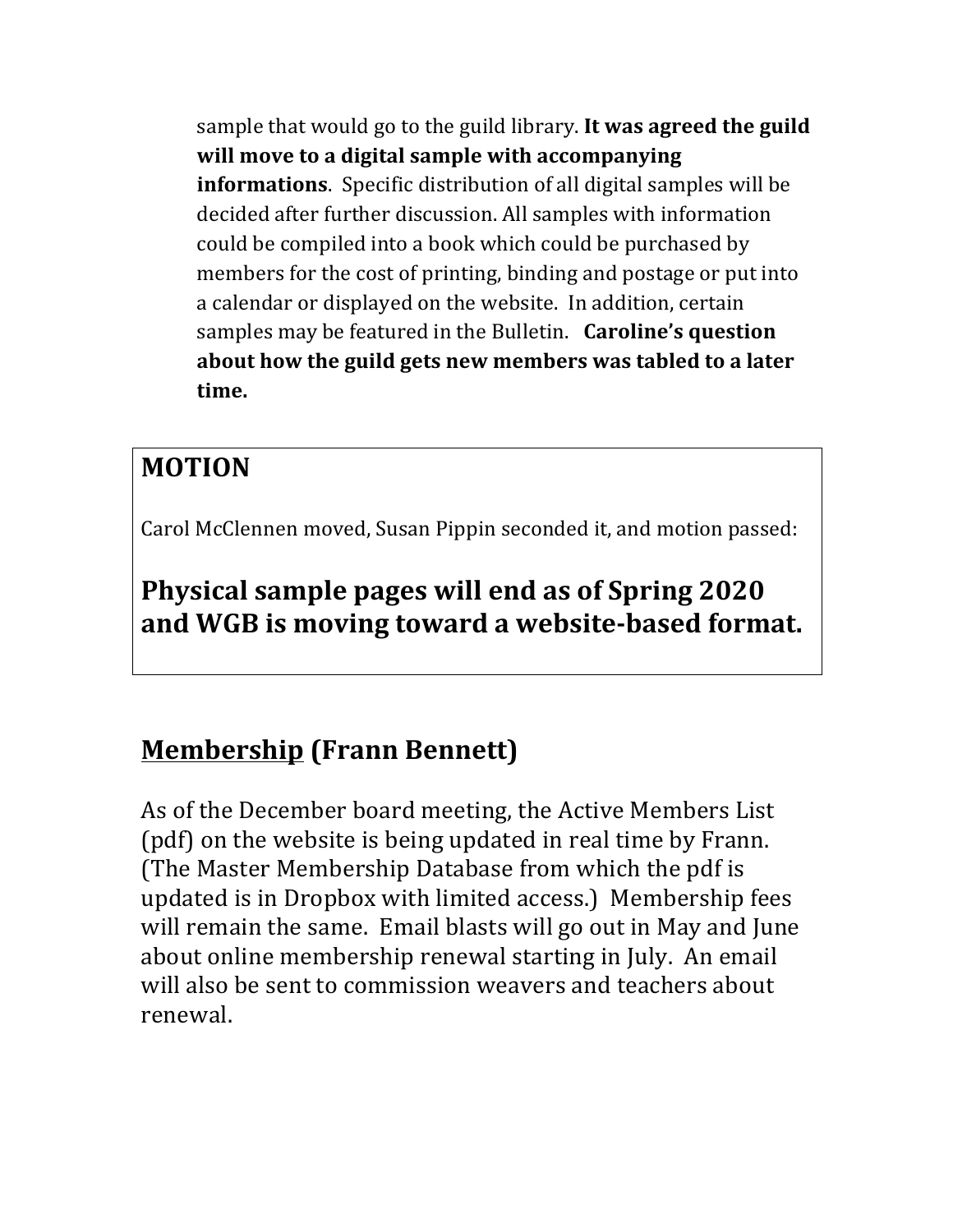The guild has 246 members, down from 258 members at this time last year. Further membership data is available in Frann's annual report on the website.

#### **Nominating (Susan Pippin, Eileen Crawford)**

The list of proposed candidates for Board openings for 2020/2021will be sent as a ballot to the general membership (including to the 16 full members who get printed Bulletins) to vote since the May meeting is canceled. Eileen reported that the by laws allow for electronic voting. The email will be sent out by May 4 with a deadline of voting by May 11. Carol will indicate that the vote will take place by email in her May blast. At the next Board meeting, the committee will present the results of the vote. The committee will also send a summary blast to the membership.

It was suggested that Ute be contacted to see if she would like to do logistics again. Caroline Ronten graciously agreed to continue as the chair of Outreach, but the guild will continue to look for a replacement since Caroline also chairs Public Relations and would prefer to chair only one committee.

Per the Nominating Committee's Annual Report, the proposed candidates are:

| <b>Officers (Elected)</b>            | Person<br>Proposed Officers for 2020-2021 | <b>Term Ends</b> |
|--------------------------------------|-------------------------------------------|------------------|
|                                      |                                           |                  |
| <b>Corresponding Secretary</b>       | <b>Hetty Friedman</b>                     | 2022             |
| <b>Standing Committees (Elected)</b> | Person                                    | Term ends        |
|                                      | <b>Standing Committees 2020-2021</b>      |                  |
| <b>Annual Exhibit and Sale</b>       |                                           |                  |
| 2nd Assistant Chair                  | Carol McClennan                           | 2023             |
| <b>Bulletin</b>                      |                                           |                  |
| Chair                                | <b>Diane Chaisson</b>                     | 2022             |
| <b>Education</b>                     |                                           |                  |
| Assistant Chair                      | Pat Vintner                               | 2022             |
| Librarian                            |                                           |                  |
| Chair                                | Joanne Germaine                           | 2022             |
| <b>Nominating Committee</b>          |                                           |                  |
| Chair                                | <b>Susan Pippin</b>                       | 2021             |
| <b>Assistant Chair</b>               | Susan Broadmeadow                         | 2022             |
| 2nd Asst. Chair                      | <b>Manon Pelletier</b>                    | 2023             |
| Outreach                             |                                           |                  |
| <b>Assistant Chair</b>               | Jane Moore                                | 2021             |
| <b>Public Relations Committee</b>    |                                           |                  |
| Social Media                         | Marni Smith                               | 2022             |
| <b>Web Site</b>                      |                                           |                  |
| Chair                                | <b>Helen Sandoz</b>                       | 2022             |
| Yearbook                             |                                           |                  |
| Chair                                | <b>Sue Knowles</b>                        | 2022             |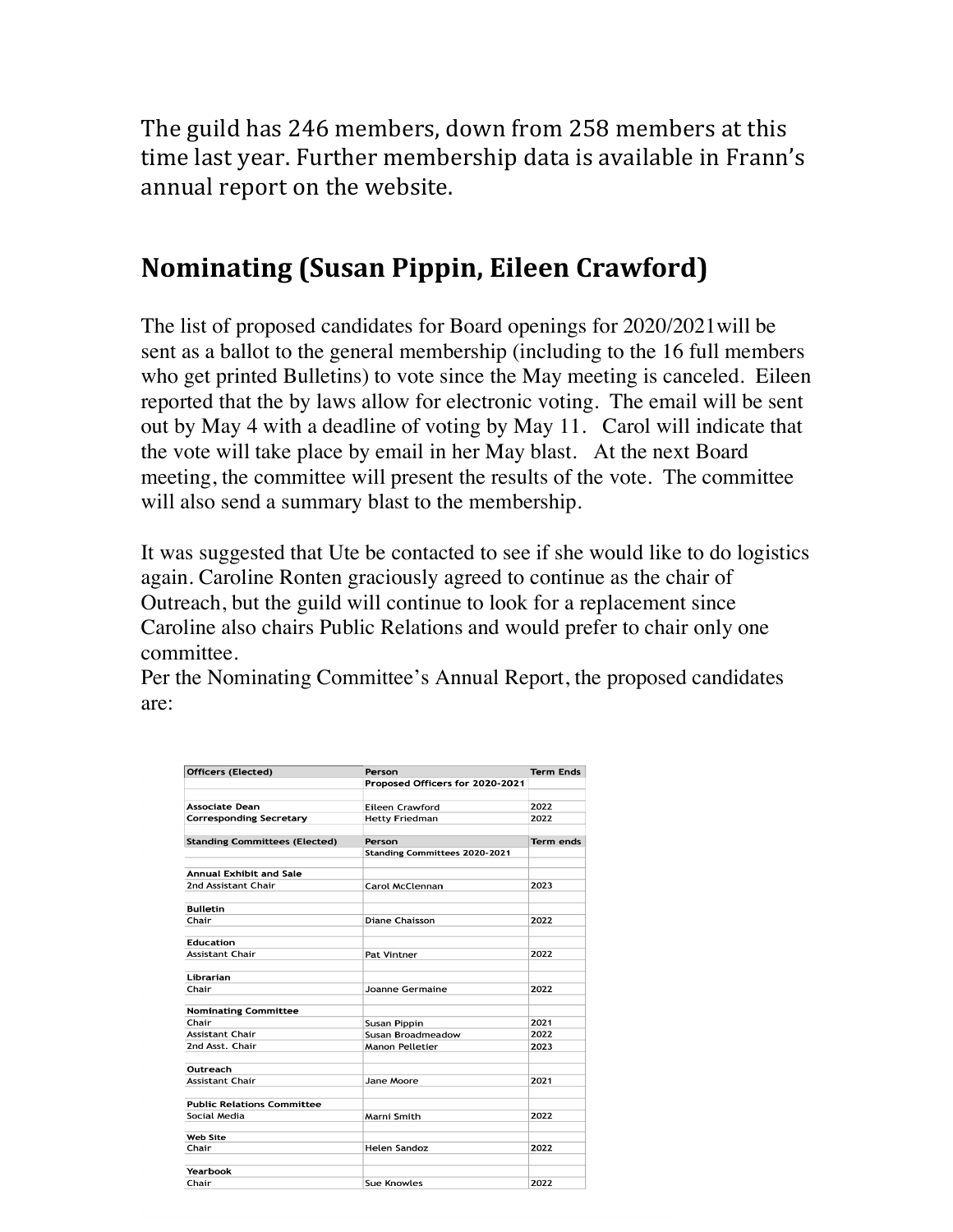## **Morning Workshops** (Ginny)

Ginny reported a few minor changes to the proposed workshop schedule. Gretchen Tanzer's workshop will move to September. Beth will be doing a quick intro to the guild challenge during the September meeting and answer questions on the challenge during Weavers Helping Weavers, instead of doing a September workshop on the challenge. Information will be passed to Linda, who will review it and send it for website posting. Linda suggested adding the following to the February meeting for people who aren't taking the workshop: a guild library video; discussions about the guild challenge, the  $100<sup>th</sup>$  Anniversary, and samples for the library. Ginny said the February meeting would provide a chance for members to chat and meet with each other. Presenters are sending in signed contracts and photos in a timely fashion. Fiona Daley will be coming from London; Linda is waiting to hear back on whether Fiona will be able to come given the COVID-19 situation.

# **Special Workhsops (Linda)**

The guild has two special workshops this year: 2 day September ikat dyeing and a 3 day workshop in March on using one warp for many structures. Registration will open July 10 for the ikat dyeing. It is important to know at least 30 days in advance how many people will be enrolled in the workshop.

# **Deadlines** (Carol)

Carol reminded the board of the following deadines:

**June 15** – Deadline for submission of education information (morning workshops and afternoon speakers) to Eileen, the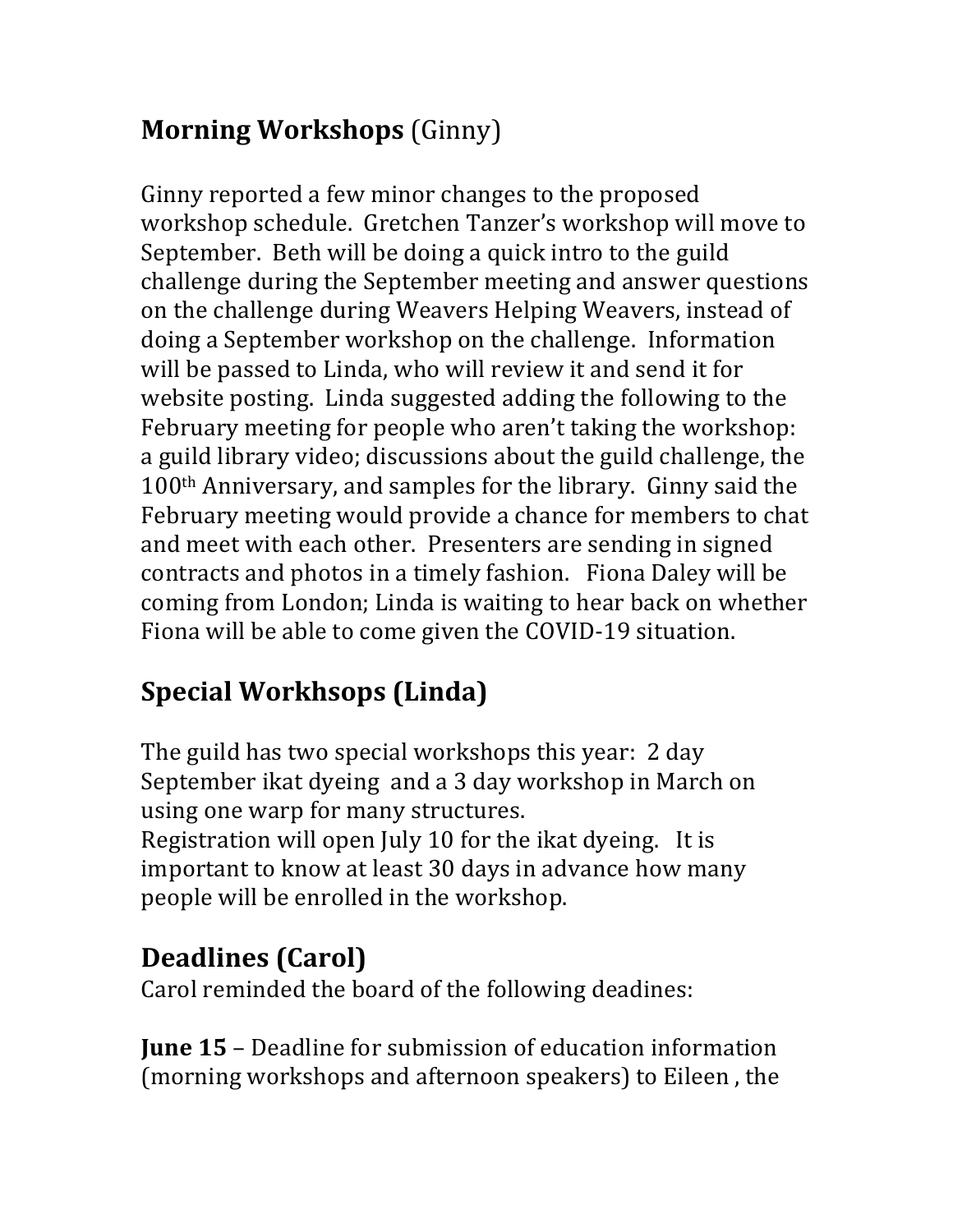Associate Dean Class registration on the website starts August 15. 

**July 1 - July 15** –Deadline for submission of education information to yearbook for publication and website and yearbook, the earlier the better

**July 10** – Special Workshop Registration opens

**August 1** – Deadline for submission of sales information to website

**August 1 -15 -** Deadline for advertisements to bulletin and website

**August 15** – Class registration begins on the website

Email is the best way to submit your information (e.g. the education form) for ease of the website and bulleting chairs.

# **Membership Survey (Linda)**

The guild didn't do a survey last year because the website was new. Linda proposed conducting a survey this year on the website, which might include volunteer opportunities, ideas for classes and workshops, and volunteers to house teachers. Helen and Linda will discuss how to incorporate survey questions and the information collected on the membership form (loom information, etc.) most efficiently on the website. Suggestions included: if the survey were to become lengthy, separating the survey and renewal process to make renewal faster and easier; using a digital survey tool (e.g. Survey Monkey) to allow easy collation and compilation of data. Helen mentioned that there were two purposes here: making changes to information the member wants published in the yearbook and finding out what the members want. Linda will take responsibility for the survey. You may email suggestions to her. Linda will consider suggestions and determine the best way for collecting the information.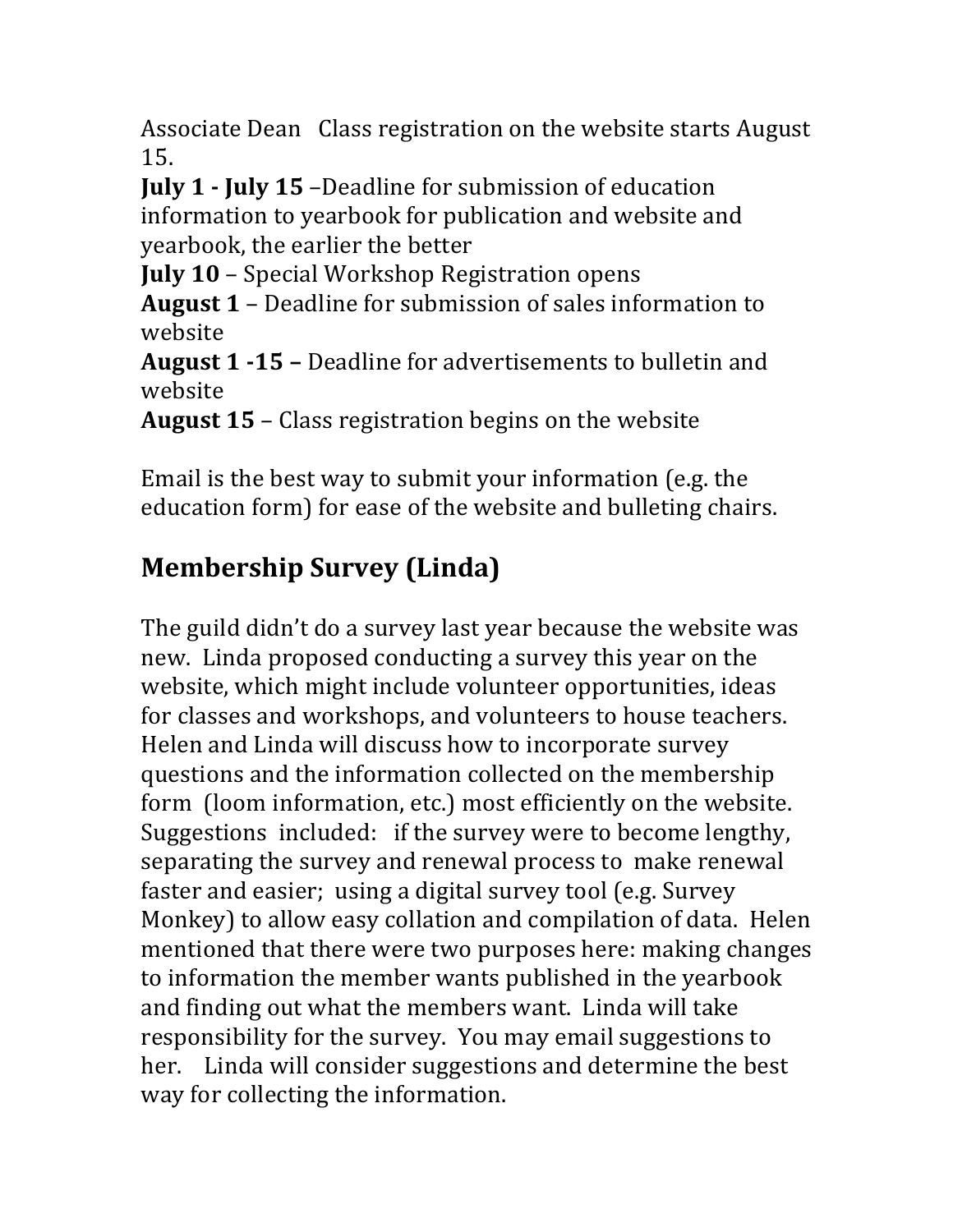### **Annual Exhibit and Sale (Nancy)**

- 1. The Sale Committee will create an information sheet on both the AIC and the Guild to put in the bags next year.
- 2. The rental contract specified the guild rented the conference room and the two larger rooms. The central area we used for checkout and exhibits was not part of the space we rented. Therefore, fact that the AIC had their promotional material there was not a problem. We probably won't have an exhibit next year because the pieces woven for the Charles River exhibit should not be hung before that exhibit, so having the exhibit in the hallway is a non-issue. Next year would be just a sale and two displays about the 100<sup>th</sup> Anniversary exhibits at Charles River and the Fuller.
- 3. The Annual Sale Summary for 2019 was submitted.
- 4. Issues regarding the future of the sale in the COVID-19 world:

How and when will the decision about whether or not we will be able to hold a sale (due to public health concerns) be made? No decision was made. It will be discussed in May.

Considerations include: need for an email to AIC to inquire about their opening; planning should continue as if we are having the sale remembering that many of the expenses come well before October; even if the event is held, we should plan there might be a downturn because people may be hesitant to come out; publication in the yearbook of the expected date for the sale (the same weekend as the library sale).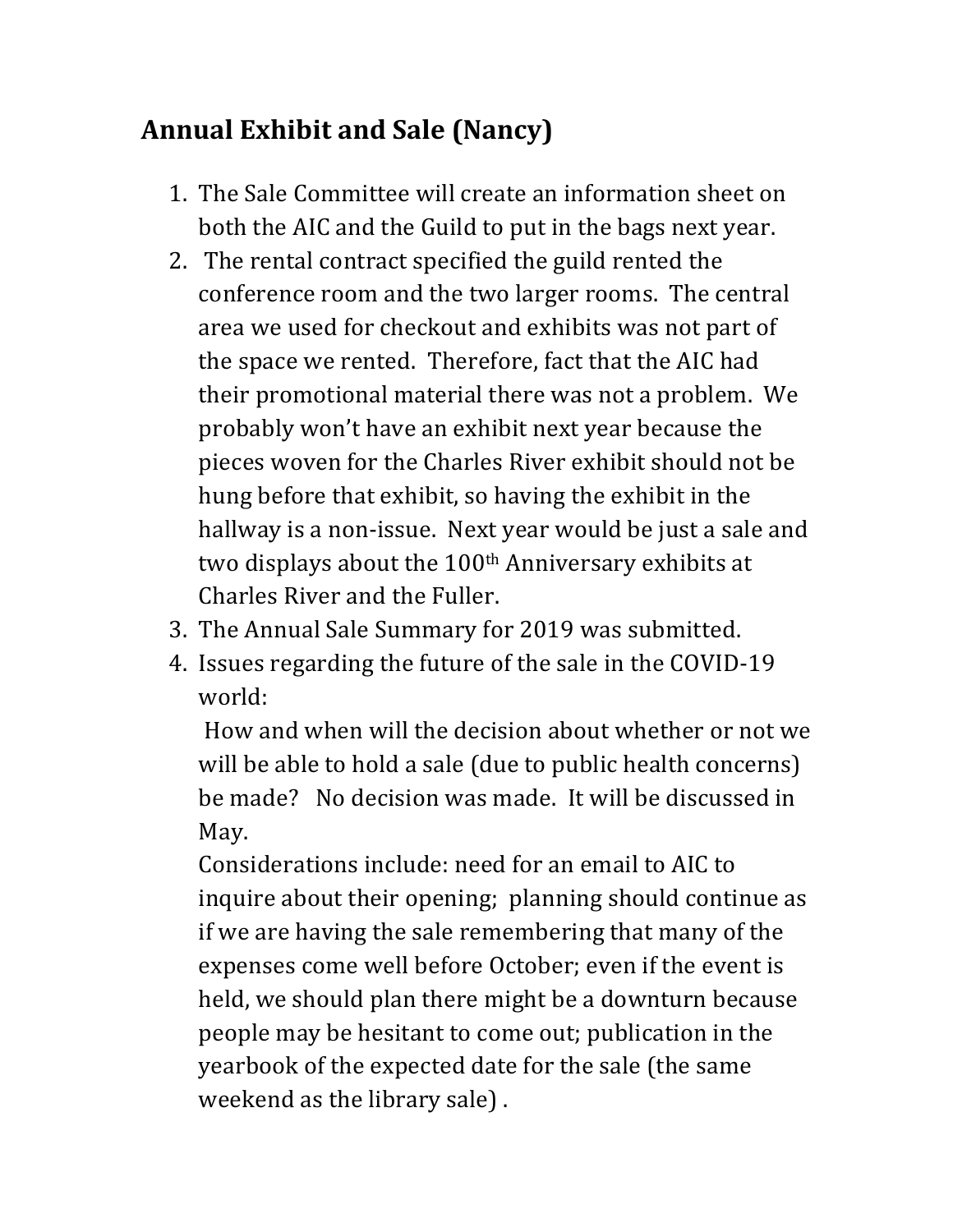The board discussed the possibility of an online sale. Logistical challenges of an online sale include the distribution challenge of one person to have central location, postage and mailing responsibility; the guild website has the capability for an online store; we could link people who want to buy woven items to WGB members' online stores and then the sellers could contribute back a portion to the guild. The online sale idea needs to be pursued. It was suggested we hold a training for our members how to participate in an online guild (e.g. Zoom workshops). Eileen volunteered to work with Martha and anyone else who would like to work on how the guild will move into the future if we need to move more activities online. The subcommittee will present to the May meeting. Suggestions can be sent to Linda.

At the next board meeting May 27, we will discuss these issues and whether an additional meeting is needed.

#### **Yearbook (Sue)**

**Sue suggested and it was approved that we print the yearbook one more year and then review the decision again next year.** The printed yearbook fees cover the cost, but with little profit. Beth emphasized that new members should be made aware that all material is online and constantly updated and that it can be printed at home. The guild-printed version becomes outdated immediately. This final yearbook could highlight the  $100<sup>th</sup>$  anniversary.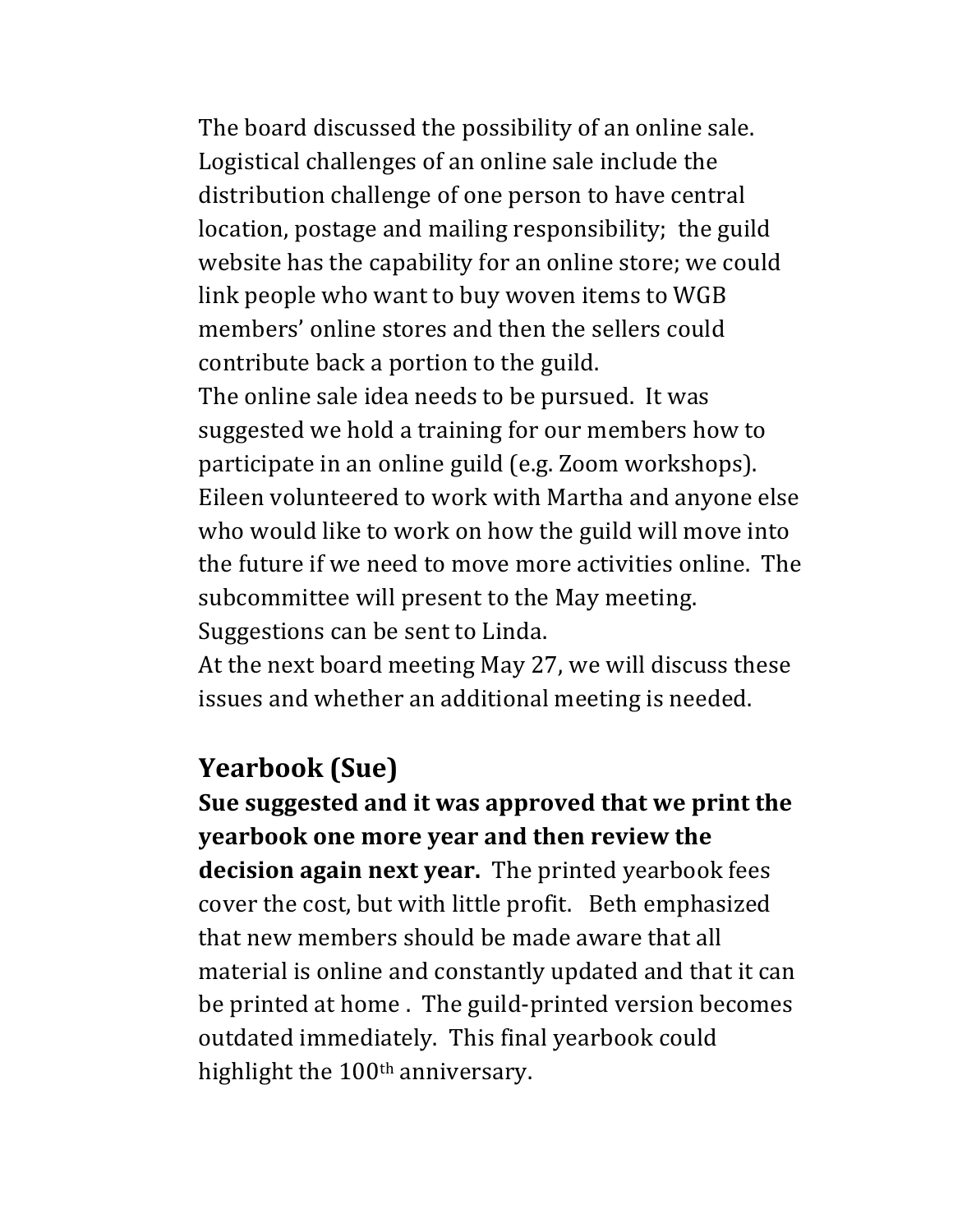## **Public Relations (Caroline)**

Caroline is writing articles for *Handwoven* and *Shuttle*, *Spindle and Dyepot* highlighting the guild's 100<sup>th</sup> anniversary. 

The *Handwoven* article will discuss taking music into weaving, highlight some weavers and their weavings, and talk about their process. Caroline will make sure she has photos of the music scarves for the article before the woven pieces go to the museum. The deadline for the article is September 2021. The  $100<sup>th</sup>$  anniversary date information will be in the What's Happening section of *Handwoven.* 

For SS&D, Caroline is doing an article on the history of the guild and possibly a second article on well-known WGB weavers present and past. Caroline would like suggestions for sources for well-known WGB weavers over the past 100 years. The deadline for the article is February 2022 for April 15 publication date.

Early in its history, WGB worked with the MFA School, the Women's Educational Industrial Union and the Boston Arts and Craft Society. Caroline is pursuing the records of the Women's Industrial Union's relationship with the WGB which are now held at the Harvard Museum. She has been in touch with the librarians about getting early records.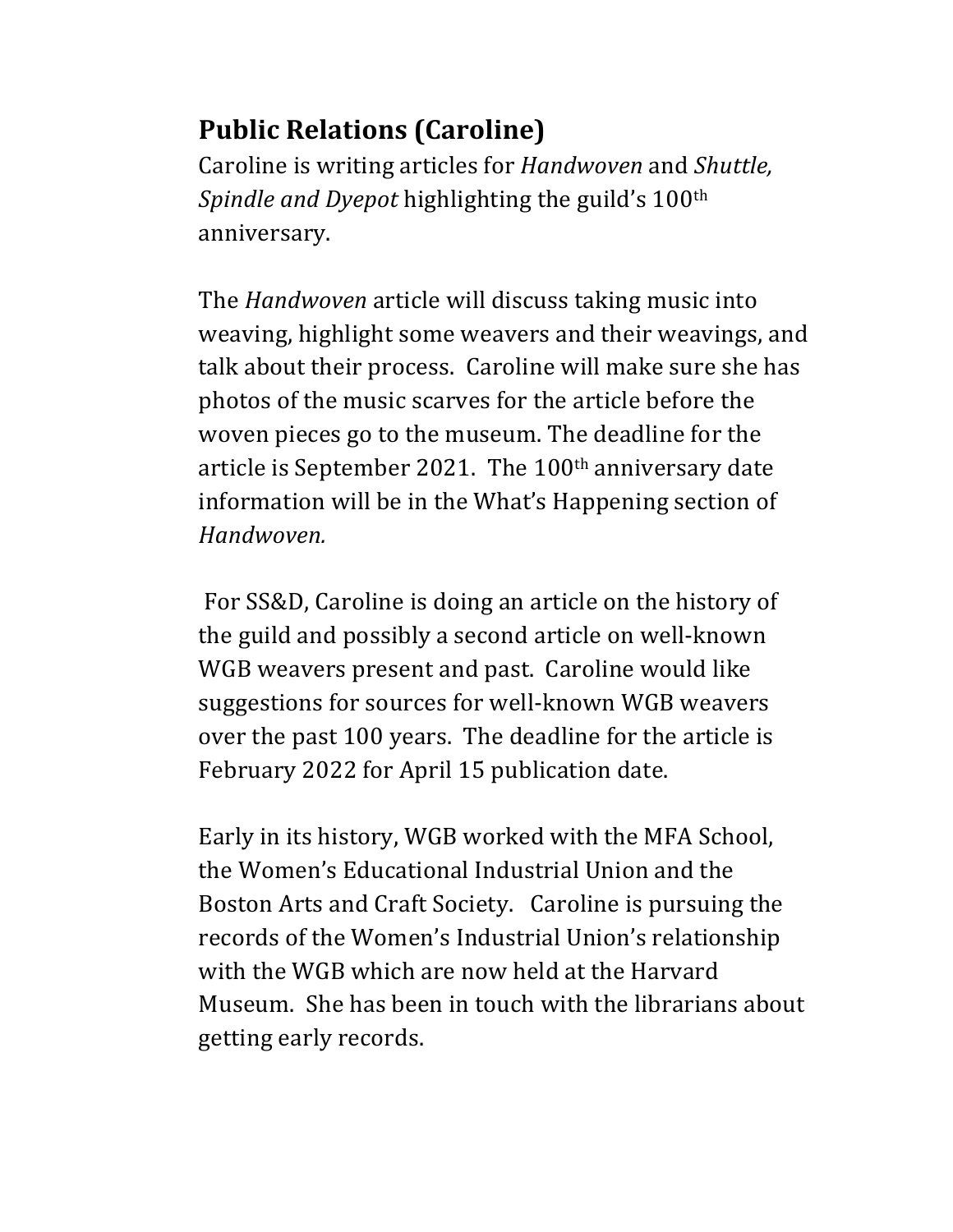Beth reported that Handweaving.net has *The Weaver* (under *Weaver* on Handweavers.net) Vol 4, No 1, January 1939 article entitled "The Weaver's Guild of Boston" which has an article on page 7 about the WGB and an exhibit they had at the Women's Educational Industrial Union.

https://www.handweaving.net/document-detail/586/ weaver

Next year's guild challenge will be devoted to WGB's founding weavers.

Diane mentioned that the guild library has the 4 inch binder which she put together on the history of the guild, (a "remarkable resource", says Beth).

#### **Old Business**

Helen reported that the website has a box where you can subscribe to the website. She suggested that something should be done with the names. It was suggested that there should be more coordination between the website and social media (e.g informing people they can get updates and further info on Facebook and Instagram). Helen suggested the public relations committee could send an email to the people who sign up to subscribe to the website. Helen keeps a list of the names. It was suggested that sale information be sent to those people. The website box will continue as it is for now without further action at this moment.